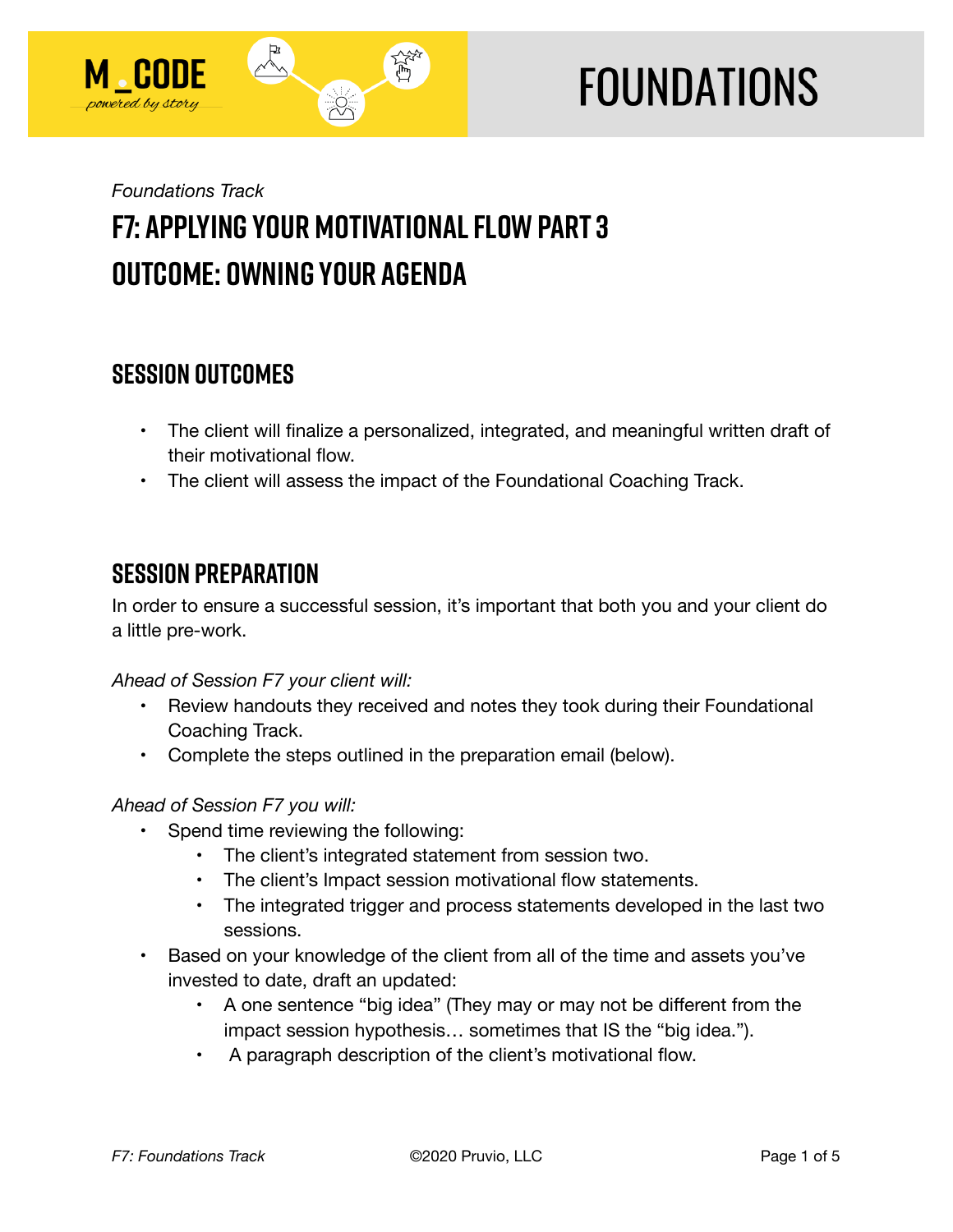## **Communication**

One week ahead of the appointment send an email message similar to this to your client:

#### *Greetings \_\_\_\_\_\_\_\_,*

*I'm looking forward to connecting again with you for the MCODE Foundational Coaching Track. Our session is scheduled on \_\_\_\_\_\_ at \_\_\_\_\_\_ [via Zoom (the link is here)] or face to face at (address).* 

*In the last session together we discussed \_\_\_\_\_\_\_, and in response you committed to \_\_\_\_\_\_\_\_. We'll begin our next session – before diving into our main topic – with you sharing some of how this commitment is playing out. I look forward to hearing of your progress and any questions you have or challenges you've faced.* 

*Our next meeting is the last session in the first stage of our coaching which we call Foundations. By the end of the next session, the goal is for you to have a solid grasp on your motivation code. We'll be looking at your motivational themes through the "outcome" lens. "Outcome" answers the question; What is the big idea you are driving toward? We'll finalize your fully integrated statement of your trigger, process, and outcome stated in a personalized way. I'll share mine with you and during our session we will collaborate together on yours. I'll bring a draft for us to utilize.* 

*I'll be eager to hear about which of these initial sessions resonated the most, what insights were most valuable, and where you have seen this impact you the most. In stage two, we move into a customized track where we build on the foundational insights we've gleaned into one of the following areas:* 

- *Personal Productivity*
- *Leadership Development*
- *Career Pathways*
- *Innovation*
- *Creativity*
- *Sales*

*Each of these customized tracks have six sessions. I will be interested to hear which track appeals to you the most and with your approval, we can move into that track after our next session.*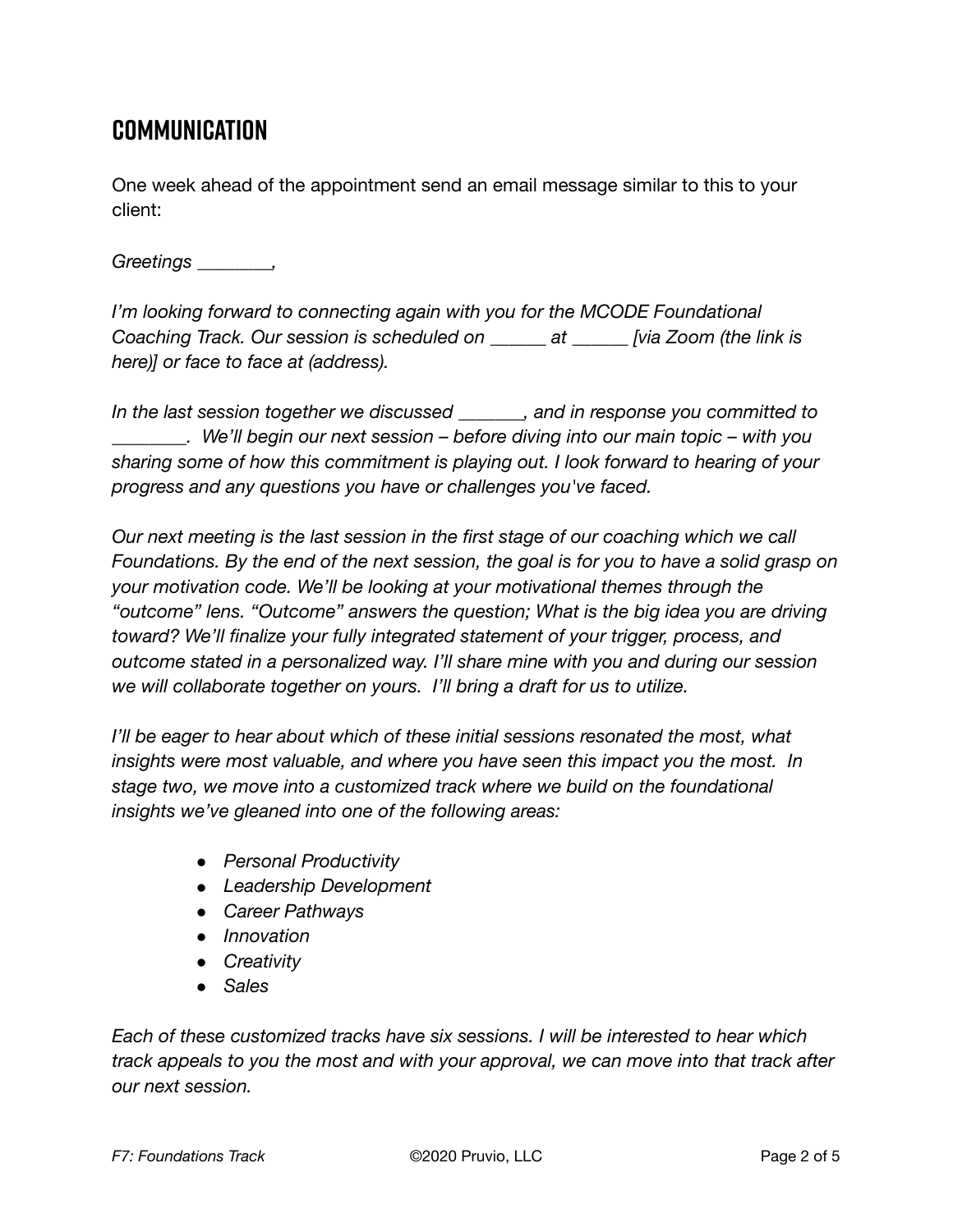*I look forward to our time together.* 

*Sincerely,* 

*\_\_\_\_\_\_\_\_\_\_\_\_\_\_\_\_\_\_\_\_\_\_\_\_\_\_ Certified MCODE Practitioner* 

### **SESSION OUTLINE**

#### **Meet + Greet (2-3 Minutes):**

*Practitioner Note: Come with something personal to share with your client (no more than 30 seconds of this 3 minute block). Then ask them to share, and follow up with at least one probing question.* 

**Review: "**As I mentioned in the email, today is the final session in our Foundations Track. Before we get into our topic for today, let's talk about your experience so far.

- 1. What has been the most impactful thing about learning about your motivational themes?
- 2. Which session did you find the most valuable? Why?
- 3. Is there anything you wish we would have spent more time exploring?

**Transition:** "Today we're going to tie everything together. Based on our conversations and the work we have already completed, we are going to draft a fully integrated "big idea" statement that includes your trigger, process, and outcome. Your "big idea" is really your agenda, or said another way, the non-negotiable you are driving toward.

#### **Consultative Coaching Summary Statement:**

"From your impact session, we talked about how your motivational flow was driving toward this big idea….." *(Read the summary of the Impact Session as a reminder).* 

"Based on our conversations and the deeper work we did exploring your trigger and your process, I drafted a sample "big idea" statement for you. Here it is: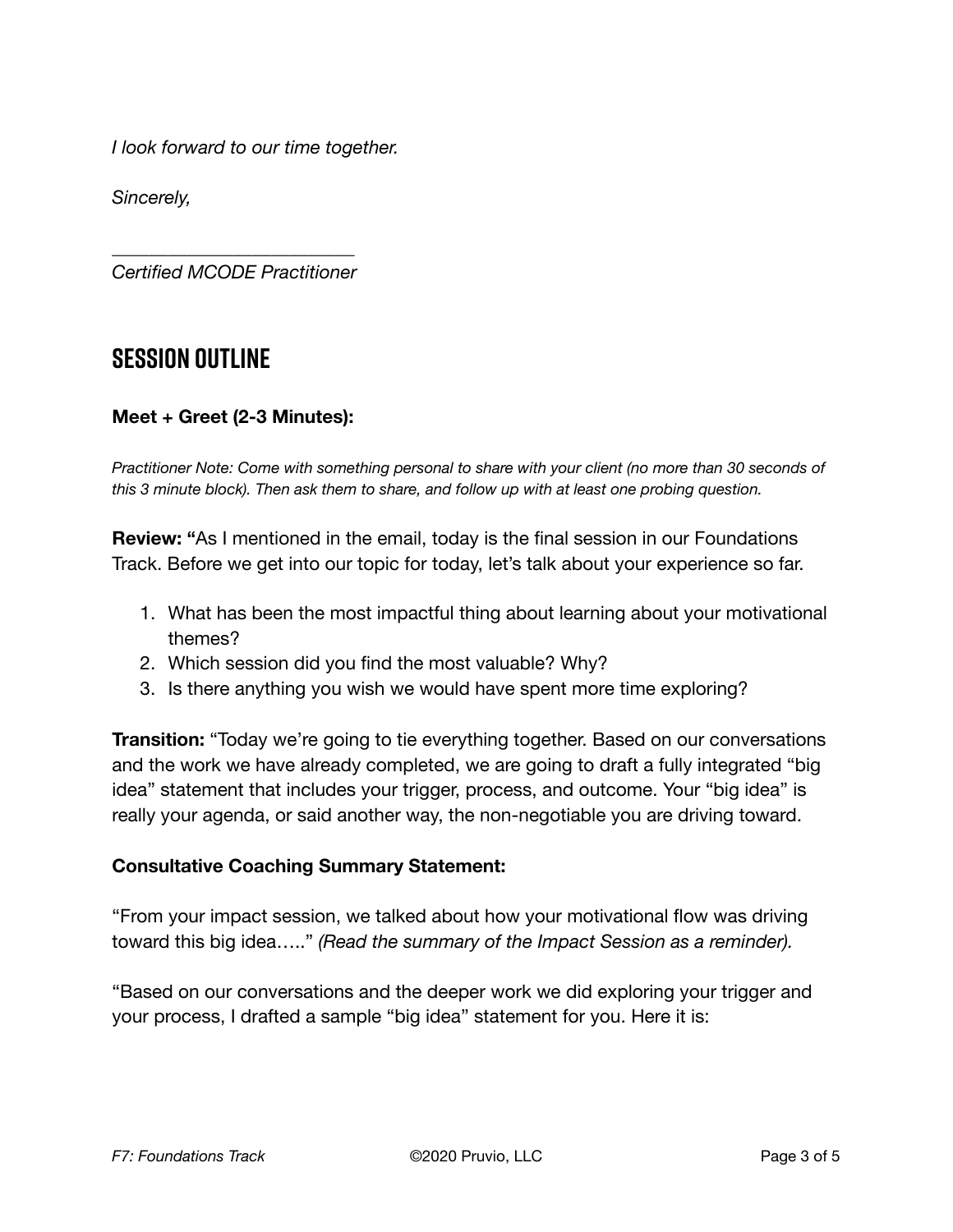*Read the statement and interact with the client as you go through the points, highlighting important connections to past conversations you've had and insights from their MCODE Report.* 

"How does this sound for your big idea: \_\_\_\_\_\_\_\_\_\_\_\_\_\_\_\_\_\_\_\_\_\_\_\_\_\_\_\_\_?

*Read the descriptive paragraph: We want this whole paragraph to resonate and be as accurate of a statement as possible to reflect the essence of who you are. What elements of this are spot on and what elements may be off a bit? Spend as much time as you need refining this statement with them.* 

#### **Coaching Prompts for Follow–up Discussion:**

Building off the summarizing "Big Idea" statement, initiate discussion with a series of prompting questions. Below are some examples, but use these only as reference. There is no specific order here and follow your coaching instincts and compounding knowledge of your client's context based on the prior six sessions to customize your queries. Your objective here is to simply get the client to draw their lessons.

- How could applying this insight benefit your current role?
- Let's apply this statement of your best self to challenges you typically face in your world of work:
- How can you leverage your motivational themes in regard to:
	- Conflict resolution?
	- Team building?
	- Leading/Managing?

*Practitioner Note: As you progress in the discussion stay "in the F.L.O.W.'' while always moving toward o.wn it and then on to w.ork it and a practical application and commitment to act. This is the final session in this track so the BIG IDEA should elicit a BIG COMMITMENT. That is the target for this session!* 

#### **Wrap Up / Next Steps:**

- 1. Share any final, specific, encouraging words from the Foundations time.
- 2. Talk about which customized track they would want to dive into next.
- 3. Work on scheduling that next session. If the client wants to wait, get clarity on when they would like you to circle back with them.